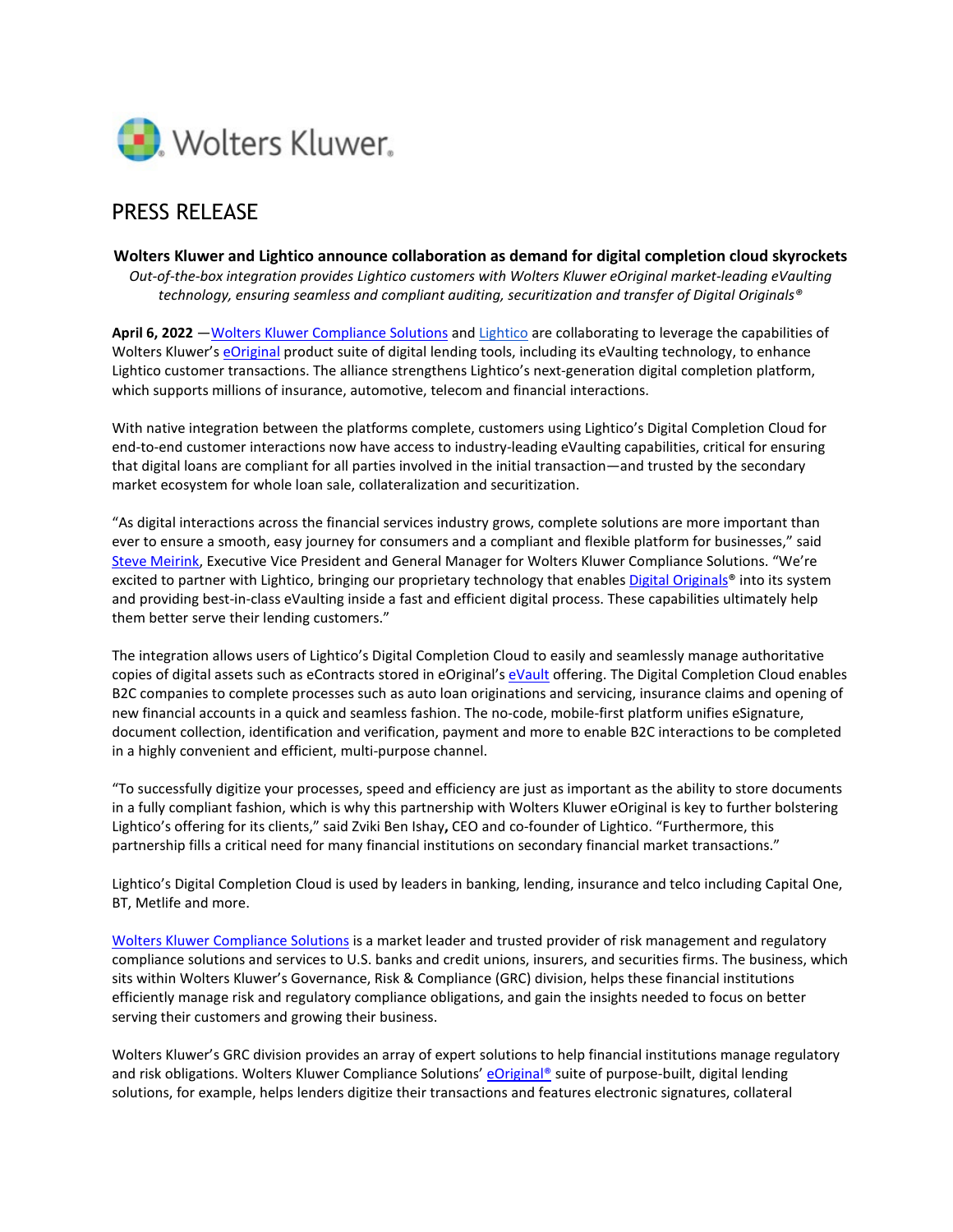authentication and an electronic vault. Compliance Solutions[' OneSumX® for Regulatory Change Management](https://www.wolterskluwer.com/en/solutions/onesumx-for-compliance-program-management/onesumx-for-regulatory-change-management?utm_medium=communications&utm_source=businesswire&utm_campaign=grc_cs_evault_cta-click_lightico_22.04) tracks regulatory changes and organizes them to create structured, value-added content through a single data feed that is paired with an easy-to-use software solution. [Wolters Kluwer Finance, Risk & Regulatory Reporting](https://www.wolterskluwer.com/en/solutions/onesumx-for-finance-risk-and-regulatory-reporting?utm_medium=communications&utm_source=businesswire&utm_campaign=grc_cs_evault_cta-click_lightico_22.04) (FRR), meanwhile, is a global market leader in the provision of integrated regulatory compliance and reporting solutions. The division's legal solutions businesses are [Wolters Kluwer CT Corporation](https://www.wolterskluwer.com/en/solutions/ct-corporation?utm_medium=communications&utm_source=businesswire&utm_campaign=grc_cs_evault_cta-click_lightico_22.04) and [Wolters Kluwer ELM Solutions.](https://www.wolterskluwer.com/en/solutions/enterprise-legal-management?utm_medium=communications&utm_source=businesswire&utm_campaign=grc_cs_evault_cta-click_lightico_22.04)  **# # #**

**About Wolters Kluwer Governance, Risk & Compliance** 

Governance, Risk & Compliance is a division o[f Wolters Kluwer,](http://www.wolterskluwer.com/?utm_medium=communications&utm_source=businesswire&utm_campaign=grc_cs_evault_cta-click_lightico_22.04) which provides legal and banking professionals with solutions to help ensure compliance with ever-changing regulatory and legal obligations, manage risk, increase efficiency, and produce better business outcomes. GRC offers a portfolio of technology-enabled expert services and solutions focused on legal entity compliance, legal operations management, banking product compliance, and banking regulatory compliance.

Wolters Kluwer (WKL) is a global leader in professional information, software solutions, and services for the healthcare; tax and accounting; governance, risk and compliance; and legal and regulatory sectors. We help our customers make critical decisions every day by providing expert solutions that combine deep domain knowledge with specialized technology and services. Wolters Kluwer reported 2021 annual revenues of €4.6 billion. The group serves customers in over 180 countries, maintains operations in over 40 countries, and employs approximately 19,800 people worldwide. The company is headquartered in Alphen aan den Rijn, the Netherlands.

## **About Lightico**

[Lightico](https://www.lightico.com/) is an award-winning SaaS platform that empowers businesses to accelerate their customer journeys through automated workflows. With the Lightico Digital Completion Cloud™, companies leverage no-code workflows to easily collect customer eSignatures, documents, and payments, and authenticate ID in real time  $$ straight from the customer's smartphone. By unifying the previously siloed steps of customer-facing processes, businesses enjoy faster and shorter sales and servicing cycles, boost NPS, and significantly improve their completion rates. Hundreds of enterprises, including Fortune 500 companies in highly regulated industries such as finance, insurance, and telecommunications, rely on Lightico to make their customer journeys more efficient and streamlined.

## **Media Contacts for Wolters Kluwer GRC**

(Including Wolters Kluwer Compliance Solutions; Wolters Kluwer Finance, Risk & Regulatory Reporting; Wolters Kluwer ELM Solutions, and Wolters Kluwer CT Corporation)

Paul Lyon Global Corporate Communications Director Governance, Risk & Compliance Division Wolters Kluwer Office +44 20 3197 6586 [Paul.Lyon@wolterskluwer.com](mailto:Paul.Lyon@wolterskluwer.com) 

David Feider Corporate Communications Manager, Banking & Regulatory Compliance Governance, Risk & Compliance Division Wolters Kluwer Tel: +1 612-852-7966 [David.Feider@wolterskluwer.com](mailto:David.Feider@wolterskluwer.com) 

**Media Contact for Lightico**